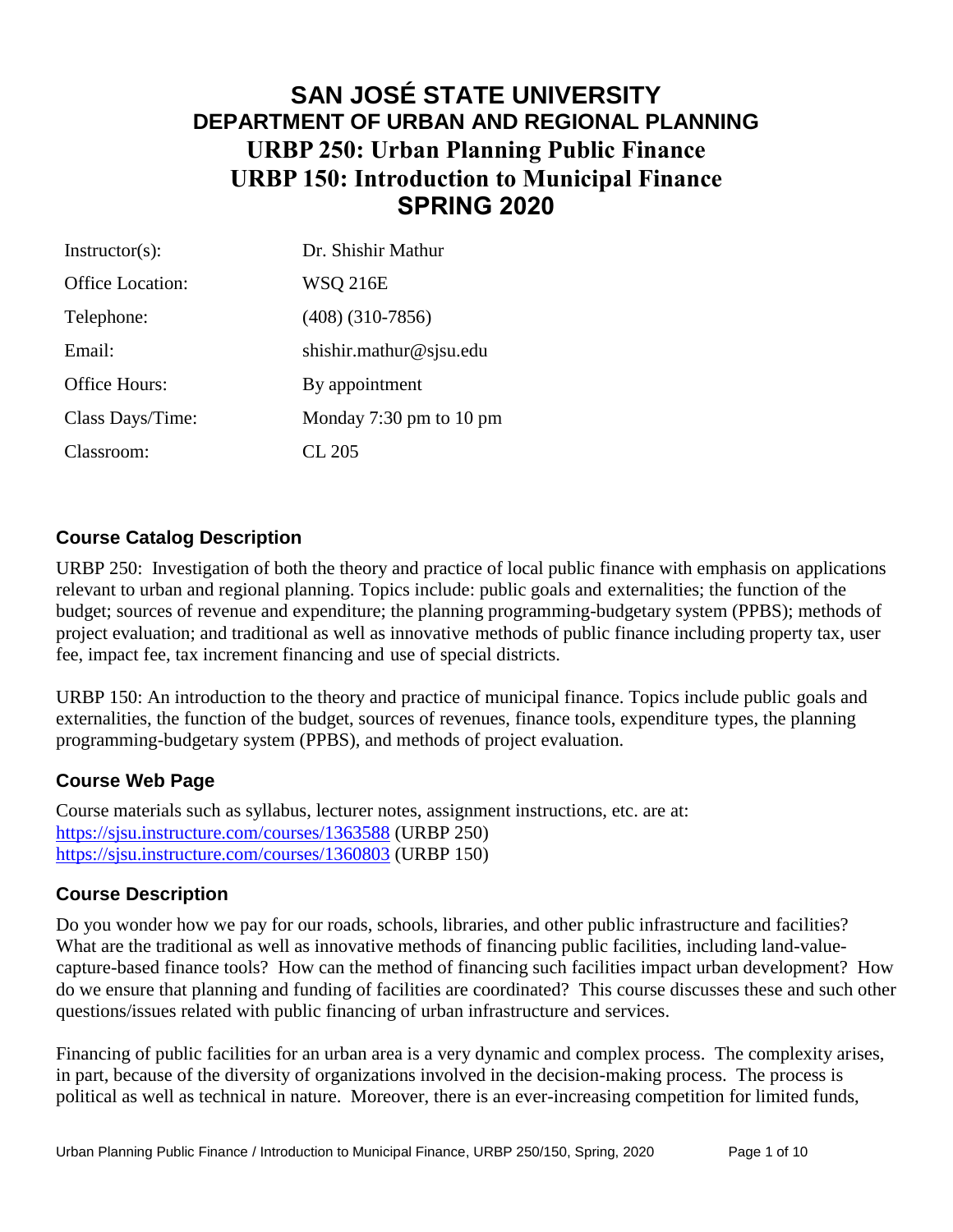especially during times of budgetary cutbacks. In this course we will first get introduced to the field of public finance with an overview of the government structure under which public financing works in the US. Next, we will discussion the normative theory of public finance. Thereafter, we will examine public finance at the local government-level. The discussion will include study of the major sources of expenditure and revenue, the budgeting process, and the exploration of the links between budgeting and planning. Next, we will review two important evaluation tools used in the field of public finance, namely, fiscal impact analysis and cost-benefit analysis. In the end, we will examine the traditional as well as the innovative public financing methods. These include property tax, sales tax, user fee; and land-value-capture tools such as impact fee, tax increment financing, special assessments district, joint development, and land pooling and reconstitution.

## **Course Learning Outcomes (CLOs)**

Upon successful completion of this course, students will be able to:

- 1. Identify and describe the budgetary process of a local jurisdiction;
- 2. Identify linkages (or lack thereof) between a local jurisdiction's budgeting and planning processes;
- 3. Understand the role of short- and long-term debt in financing public infrastructure and services;
- 4. Critically evaluate the impact of various public finance tools on urban development; and
- 5. Use program evaluation tools like fiscal impact analysis and cost-benefit analysis
- 6. This course partially covers the following PAB Knowledge Components: 3B to 3E.
- 7. 3B) Governance and Participation: appreciation of the roles of officials, stakeholders, and community members in planned change.
- 8. 3E) Social Justice: appreciation of equity concerns in planning.

## **Required Texts/Readings**

#### **Textbook**

John R. Bartle, W. Bartley Hildreth, and Justin Marlowe. 2013. *Management Policies in Local Government Finance, 6th Edition*. Washington DC: International City/County Management Association. Cost: Approximately \$100 (purchase); \$45 (rent)

#### **Other Readings**

Other readings are electronically available through San Jose State University's new learning management system (LMS), Canvas by Instructure. A quick guide on how to access CANVAS is at http://www.sjsu.edu/ecampus/docs/Canvas-Student-Quick-Guide.pdf. I may also hand out a small number of additional articles in class, and at times may ask you to read material available on the web.

## **Course Requirements and Assignments**

Success in this course is based on the expectation that students will spend, for each unit of credit, a minimum of 45 hours over the length of the course (normally three hours per unit per week) for instruction, preparation/studying, or course related activities, including but not limited to internships, labs, and clinical practica. Other course structures will have equivalent workload expectations as described in the syllabus.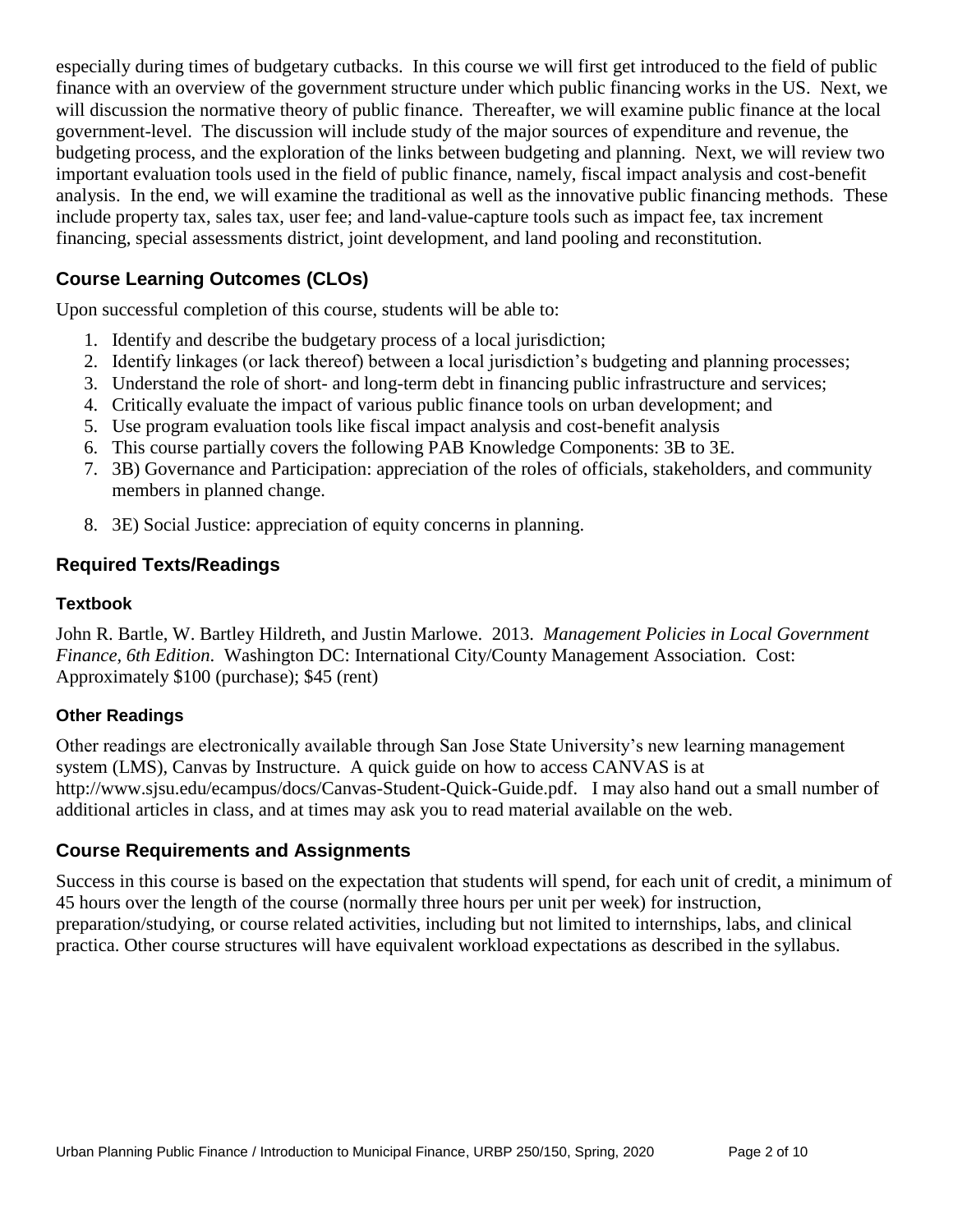**Assignments Percent of Course Grade Course Learning Objectives Covered** Assignment 1: One discussion and narrative per class  $5\%$  1-5 Assignment 2: In-class discussion 5% 1-5 Assignment 3: Engagement Unit Activity 1: Attend a Public Meeting and Write a Reflection Paper 10% 10% Assignment 4: Engagement Unit Activity 2: Participate in One Role Playing Group with a Guest Lecturer & Write a Reflection Paper and a Synthesis Paper  $15\%$  1-4 Assignment 5: Draft Term Paper 10% 1-3 Assignment 6: Final Term Paper 20% 1-4 Assignment 7: Presentation of Term Paper 10% 10% 1-4 Assignment 8: Fiscal Impact Exercise 10% 5 Assignment 9: Cost-Benefit Exercise 10% 5 Assignment 10: Impact Fee Exercise 5% 5% 4

Your grade for the course will be based on the following assignments and other activities:

This class will be a combination of lecture by the instructor, in-class discussion, and presentations by the guest speakers. You have to read the assigned material *prior* to attending that week's class, and participate in class discussion. Additionally, you have to contribute one question per class that you would like to see discussed in the class. Such a question may also include clarification of a concept/part of the reading. This question is required for every class, except when there is a guest speaker presentation. Email the question to the instructor by **Sunday night** before the class with the subject line "Name: Class 'x' Question," where "x" stands for the week of the class.

In-class discussion requires participation but more importantly thoughtful participation. You will not be assessed on the amount of participation per se, but rather your contribution to the course learning objectives and class discourse through insightful questions or comments.

Assignments 3 and 4 constitute the 1-unit engagement unit. For this unit, you will have to undertake additional activities outside the class hours such as such as attending public meetings related to financing of infrastructure and services; writing memos critically analyzing the issues discussed in these public meetings; providing peer responses to such memos written by fellow students; and revising your memo based upon the peer responses. Details on how to complete these activities will be provided on handouts distributed in class later in the semester.

For the 1-unit engagement unit, the instructor will spend an additional 15 hours per semester on activities such as: designing the engagement unit activities and the related assignments, coordinating with community partners to implement the activities, advising students outside of class on a weekly basis as needed, and grading the engagement unit activity assignments.

Furthermore, you will have to write one term paper and present the findings of the paper to the class. In the term paper, you will write a memo discussing the linkages between a city's general plan, capital improvement plan, and budgets. URBP 150 and URBP 250 will have separate writing requirements for these papers. These requirements and detailed guidelines about writing the papers will be provided later in the semester at the time the paper assignments are introduced. Finally, you will complete three take-home exercises. They will help you conduct fiscal impact analysis, cost-benefit calculation, and impact fee calculation.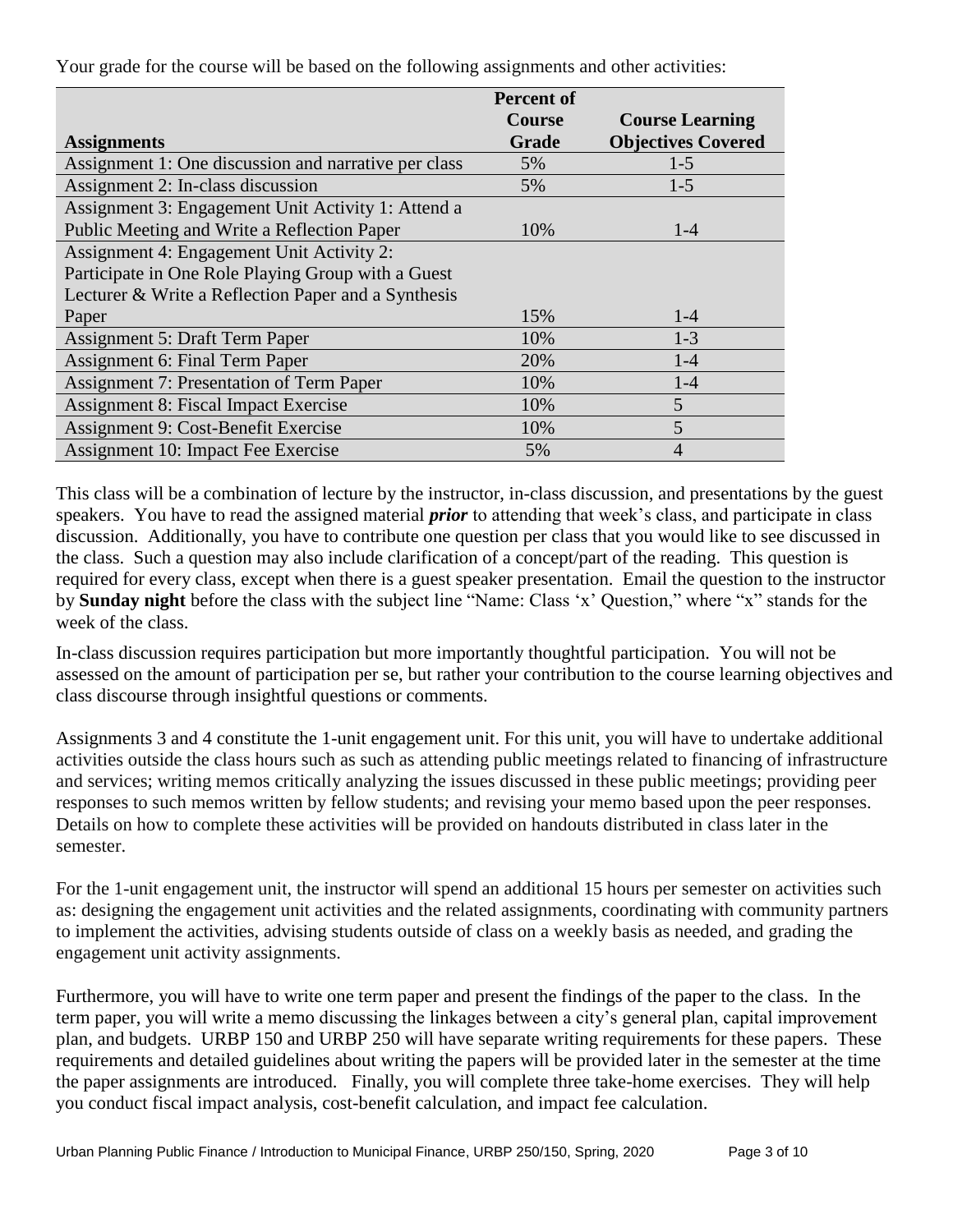#### **Final Examination or Evaluation**

In class presentation of Term Paper constitutes the culmination activity for this course. It will take place on May 11 from 7:30 pm to 10 pm and on May 18 (the final examination day for this class) from 7:45 pm to 10 pm.

## **Grading Information**

The course grade consists of 10 assignments (see above). If a student named "Joe" obtains 4 points on the first assignment, 5 on the second, 9 on the third, 14 on the fourth, 7 on the fifth, 19 on the sixth, 9 on the seventh, 10 on the eighth, and 5 on the ninth, and 5 on the tenth assignment, his final letter grade would be calculated using the following steps:

- a) Add the score for each assignment to arrive at the final score for the course.
- Final score  $= 4$  plus 5 plus 9 plus 14 plus 7 plus 19 plus 9 plus 10 plus 5 plus 5 = 87
- b) The following grading scheme converts the final score into a letter grade.

*A plus = 100 to 96 A = 95 to 93 points A minus = 92 to 90 points B plus = 89 to 87 points B = 86 to 84 points B minus = 83 to 81 points C plus = 80 to 78 points C = 77 to 75 points C minus = 74 to 72 points D plus = 71 to 69 points D = 68 to 66 points D minus = 65 to 63 points F = 62 points or lower*

c) Using the conversion scheme provided in step "b" the score of 87 equals a letter grade of "B plus."

## **Classroom Protocol**

This class is primarily run as a seminar, with the goal to foster critical thinking in the complex world of urban public finance. As such, it is expected that students attend each class, be on time, complete the assigned readings prior to each class, and actively participate in discussions with an open mind. If you are unable to attend a class, please notify me in advance. Lectures by the instructor and/or guest experts will supplement class discussions.

We live in a 24/7 connected world. However, I will request that you refrain from texting, tweeting, surfing, and anything else that you can do on an electronic device unless it is for taking notes or for looking up information relevant to the discussion at hand. Phones must be off or on silent.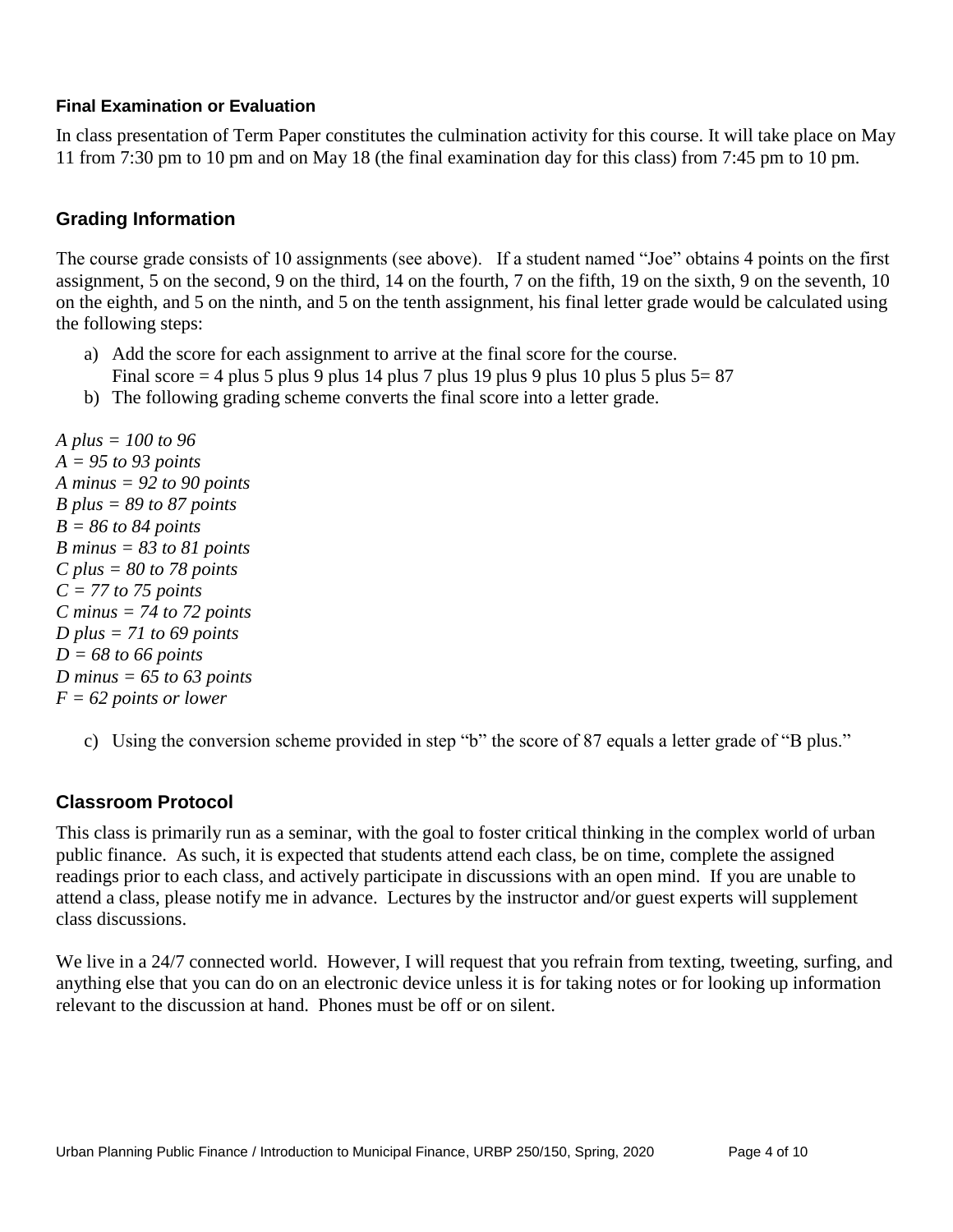## **University Policies**

Per [University Policy S16-9](http://www.sjsu.edu/senate/docs/S16-9.pdf) *(http://www.sjsu.edu/senate/docs/S16-9.pdf)*, relevant university policy concerning all courses, such as student responsibilities, academic integrity, accommodations, dropping and adding, consent for recording of class, etc. and available student services (e.g. learning assistance, counseling, and other resources) are listed on [Syllabus Information](http://www.sjsu.edu/gup/syllabusinfo/) web page (http://www.sjsu.edu/gup/syllabusinfo), which is hosted by the Office of Undergraduate Education. Make sure to visit this page to review and be aware of these university policies and resources.

# **URBP 250: URBAN PLANNING PUBLIC FINANCE URBP 150: INTRODUCTION TO MUNICIPAL FINANCE Spring 2020 Course Schedule**

(Subject to change with fair notice. Instructor to notify students of the changes in class and by uploading a revised syllabus on the course webpage)

## **Course Schedule**

**Week 1 (January 27)** *Course Overview* 

# **Week 2 (February 3)**

*Public Finance: The Local Government Structure*

#### Reading:

\* Svara, James H. 2013. Chapter 3, "Government Structure as Context for the Finance Function." In *Management Policies in Local Government Finance*, ed. John R. Bartle, Hildreth W. Bartley and Justin Marlowe. Washington DC: International City/County Management Association.

## **Week 3 (February 10)**

*Public Finance: Theory*

Reading:

\* Heikkila, Eric. 2000. Chapter 5, "Public Goods and Public Choice." In *The Economics of Planning*. New Brunswick, NJ: CUPR Press, Center for Urban Policy Research, Rutgers University.

\* Tiebout, Charles. 1956. A Pure Theory of Local Expenditures. *Journal of Political Economy* 64(5): 416- 424.

\* Buchanan, James. 1965. An Economic Theory of Clubs. *Economica* 32: 1-14.

\* Eric J. Heikkila. 1996. Are Municipalities Tieboutian Clubs? *[Regional Science and Urban Economics](http://econpapers.repec.org/article/eeeregeco/)* 26(2): 203-226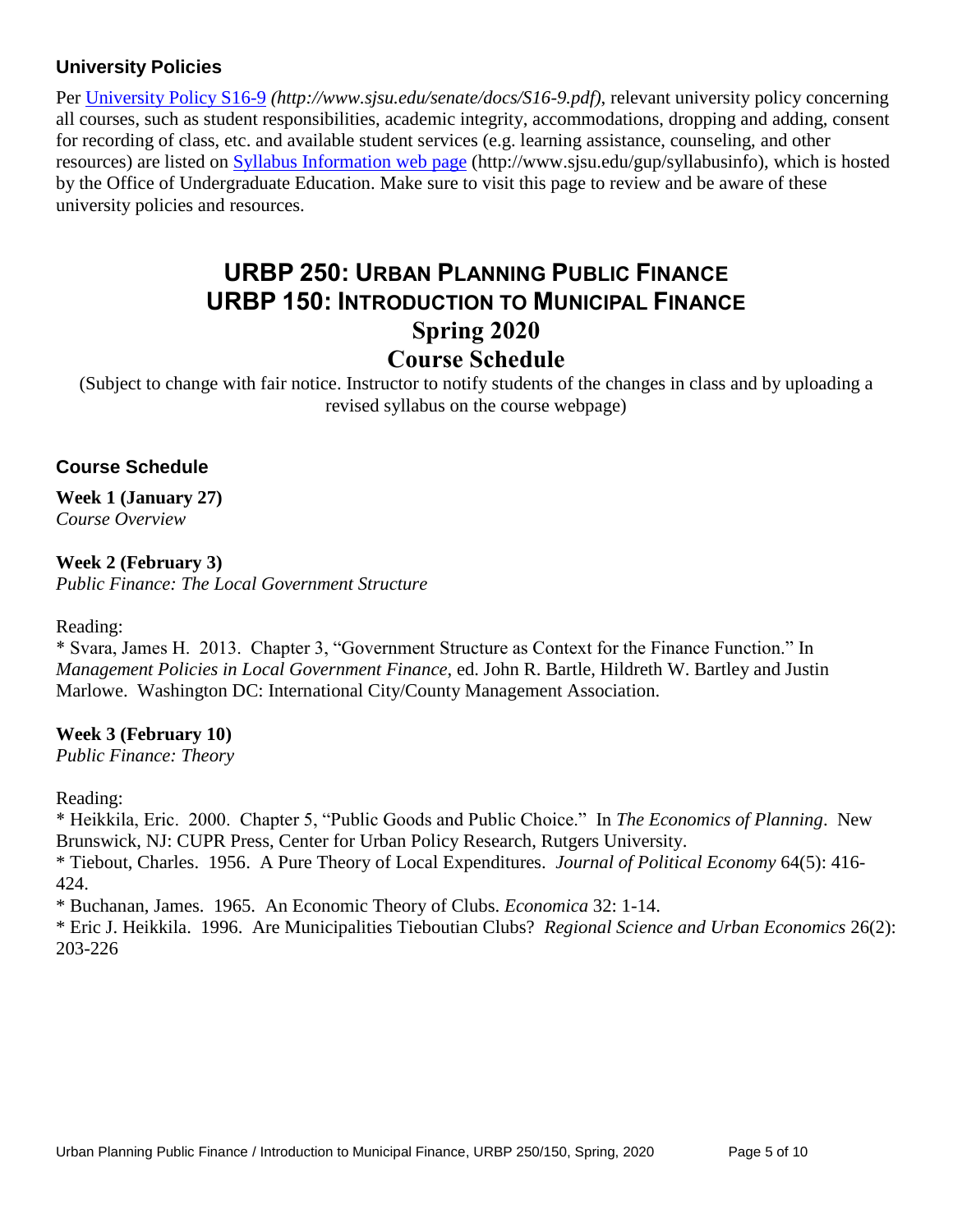## **Week 4 (February 17)**

*Local Government: Expenditure and Revenue*

#### Reading:

\* Chapman, Jeffrey. 2013. Chapter 2, "Local Government Spending and Revenues." In *Management Policies in Local Government Finance*, ed. John R. Bartle, Hildreth W. Bartley and Justin Marlowe. Washington DC: International City/County Management Association.

\* Crane, Randall. 2006. *Public Finance Concept for Planners*. Lincoln Institute of Land Policy Working Paper Series. Cambridge, MA: Lincoln Institute of Land Policy.

*Term Paper Introduced Draft Due April 6 Final Due May 11*

#### **Week 5 (February 24)**

*Local Government Budgeting* Guest Speaker: TBD

#### Reading:

\* Franklin, Aimee. 2013. Chapter 6, "Budgeting." In *Management Policies in Local Government Finance*, ed. John R. Bartle, Hildreth W. Bartley and Justin Marlowe. Washington DC: International City/County Management Association.

\* Zhang, Yahong, and Yuguo Liao. 2011. Participatory Budgeting in Local Government: Evidence from New Jersey Municipalities. *[Public Performance and Management Review](javascript:__doLinkPostBack()* 35(2): 281-302.

## **Week 6 (March 2)**

*Determining Infrastructure Needs*

Reading:

\* [Hanousek,](http://www.amazon.com/s/ref=ntt_athr_dp_sr_1?_encoding=UTF8&field-author=Donna%20Hanousek&ie=UTF8&search-alias=books&sort=relevancerank) Donna. 1989. Chapter 2, "Planning." In *Project Infrastructure Development Handbook*. Washington, DC: Urban Land Institute.

\* White, Mark. 1996. *Adequate Public Facilities Ordinances and Transportation Management*. Planning Advisory Service Report Number 465. Washington, DC: American Planning Association.

#### **Week 7 (March 9)**

*Capital Improvement Planning* Guest Speaker: TBD

#### Reading:

\* Bunch, Beverely, S. 2013. Chapter 11, "Capital Planning and Budgeting." In *Management Policies in Local Government Finance*, ed. John R. Bartle, Hildreth W. Bartley and Justin Marlowe. Washington DC: International City/County Management Association.

\* Bowyer, Robert. 1993. *Capital Improvement Programs: Linking Budgeting and Planning*. Planning Advisory Service Report Number 442. Washington, DC: American Planning Association.

\* Mathur, S. 2019. Linking Planning with Budgeting: Examining Linkages between General Plans and Capital Improvement Plans. *Journal of Planning Education and Research* 39(1):65-78.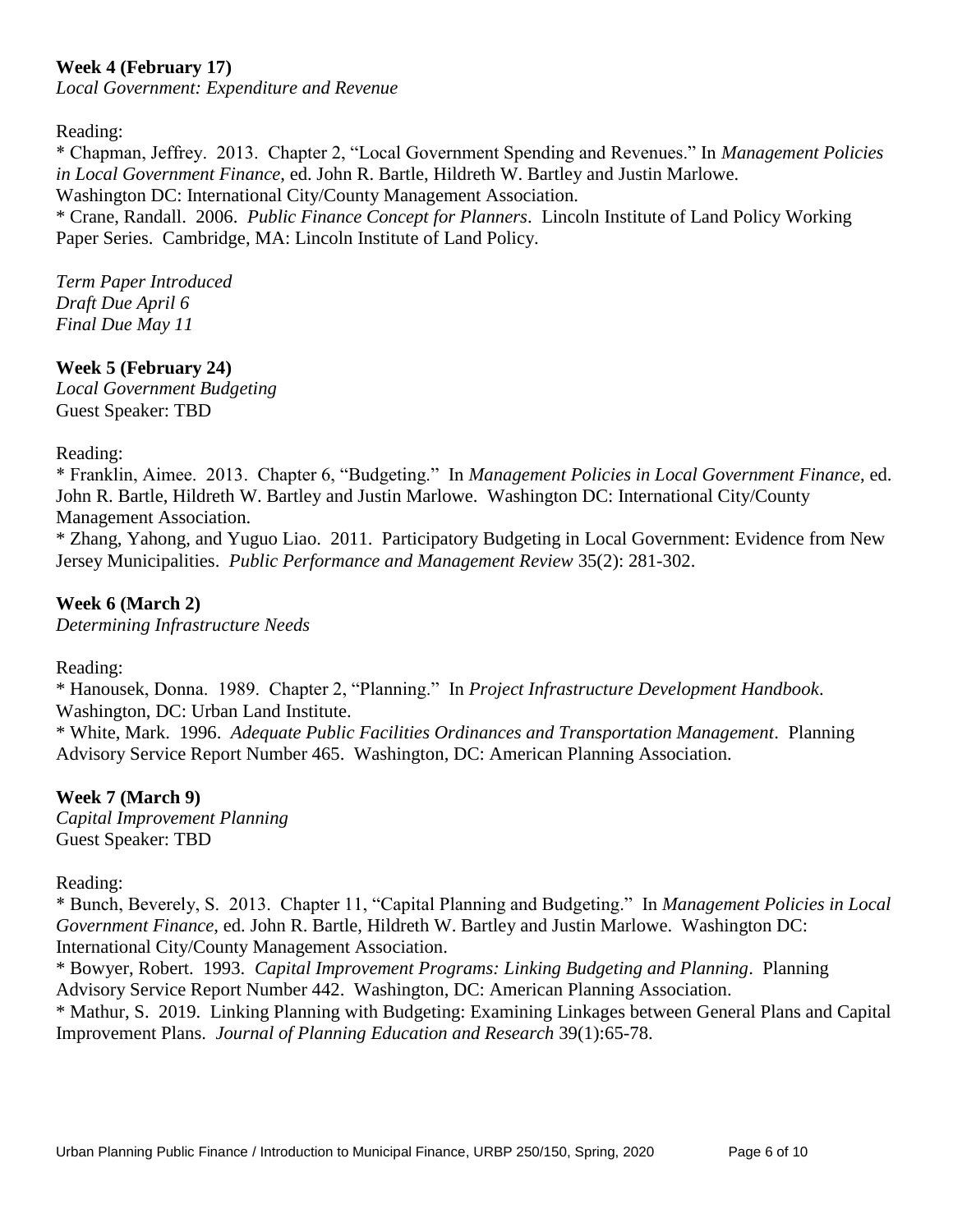## **Week 8 (March 16)**

*Fiscal Impact Analysis*

#### Reading:

\* Burchell, Robert, and David Listokin. 1994. Fiscal Impact Analysis. In *Development Impact Assessment Handbook*. Washington, DC: ULI. \* Heikkila, Eric. 2000. "Rethinking Fiscal Impacts." In *The Economics of Planning*. New Brunswick, NJ: CUPR Press, Center for Urban Policy Research, Rutgers University.

#### Recommended Reading

\* Burchell, Robert, Listokin, David, and William Dolphin. 1985. *The New Practitioner's Guide to Fiscal Impact Analysis*. New Brunswick, NJ: CUPR Press, Center for Urban Policy Research, Rutgers University.

*Fiscal Impact Exercise Introduced (Due April 13)*

#### **Week 9 (March 23)**

*Cost Benefit Analysis* Reading: \* Heikkila, Eric. 2000. "Understanding Cost-Benefit Analysis." In *The Economics of Planning*. New Brunswick, NJ: CUPR Press, Center for Urban Policy Research, Rutgers University.

*C/B Exercise Introduced (Due April 20)*

#### *Debt Management*

Reading:

\* Denison, Dwight V. 2013. Chapter 12, "Debt Management." In *Management Policies in Local Government Finance*, ed. John R. Bartle, Hildreth W. Bartley and Justin Marlowe. Washington DC: International City/County Management Association.

\* Mathur, Shishir. 2007. *Using General Obligation Debt to Finance Park and Recreation Public Improvements: the Case of San Jose, California*. Lincoln Institute of Land Policy Working Paper Series. Cambridge, MA: Lincoln Institute of Land Policy.

## **Week 10 (March 30) — no class, Spring Break!!!**

#### **Week 11 (April 6)**

*Property and Non-Property Taxes* Reading:

\* Bland, Robert, L. 2013. Chapter 8, "The Property Tax." In *Management Policies in Local Government Finance*, ed. John R. Bartle, Hildreth W. Bartley and Justin Marlowe. Washington DC: International City/County Management Association.

\* Mikesell, John, L. 2013. Chapter 9, "Consumption and Income Taxes." In *Management Policies in Local Government Finance*, ed. John R. Bartle, Hildreth W. Bartley and Justin Marlowe. Washington DC: International City/County Management Association.

\* Saxton, Terri, Sheffrin, Steven, and Arthur O' Sullivan. 1999. Proposition 13: Unintended Effects and Feasible Reforms. *National Tax Journal* 52(1): 99-112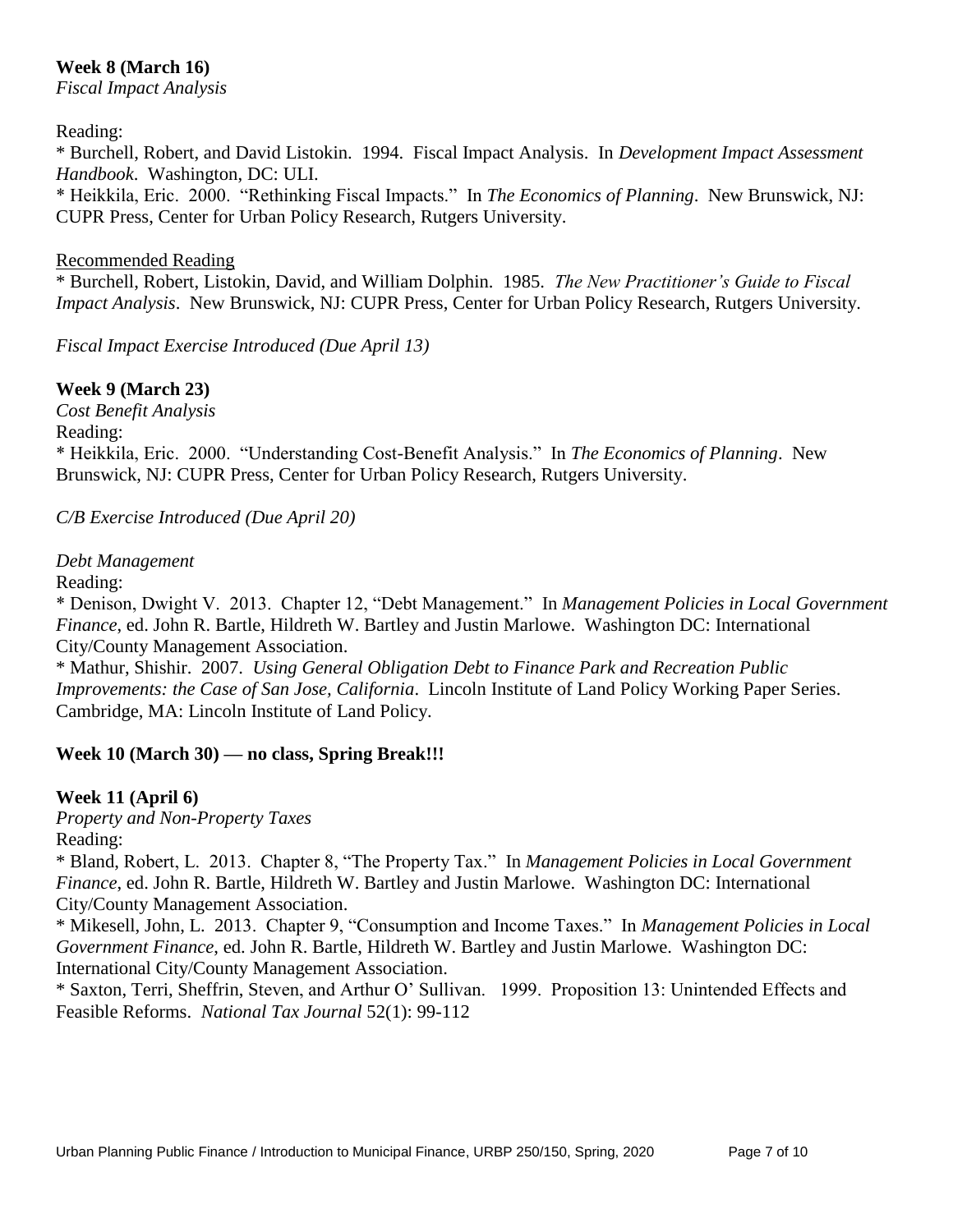#### Recommended Reading

\* Oates, Wallace. 1969. The Effects of Property Taxes and Local Public Spending on Property Values: An Empirical Study of Tax Capitalization and the Tiebout Hypothesis. *Journal of Political Economy* 77(6): 957- 971.

*Draft Term Paper due (bring a hard copy to the class and also email to instructor with the subject line "Name: URBP250/150 Draft Term Paper); Instructor will electronically distribute among the classmates.* 

#### **Week 12 (April 13)**

*User Fees*

Reading:

\* Hendrick, Rebecca. 2013. Chapter 10, "Non Tax Revenue." In *Management Policies in Local Government Finance*, ed. John R. Bartle, Hildreth W. Bartley and Justin Marlowe. Washington DC: International City/County Management Association.

\* Martin, Randolph, and Wilder Roland. 1992. Residential demand for water and the pricing of municipal water services. *Public Finance Quarterly* 20(1): 93-102.

\* Briggs, Robert. 1989. Evaluating a water conservation surcharge program in Orange County, Florida. *Government Finance Review* 5(2): 7-10.

\* Rosenbloom Sandra. 2010. Alternative Transportation Financing Strategies: Special Equity Implications for Older and Retired People. *Transportation Research Record* 2163: 15–23.

*Fiscal Impact Exercise Due*

## **Week 13 (April 20)**

*Special Districts; Special Assessment Districts* Reading:

\* Lin, Ben, Pieser, Richard, and Douglas Porter. 1987. *Special Districts: A Useful Technique for Financing Infrastructure*. Washington, DC: Urban Land Institute.

\* Marlow, Michael. 1995. The influence of Special District Governments on Public Spending and Debt. *Applied Economics* 27(7): 596-573.

\* Mathur, Shishir. 2015. Funding Public Transportation Through Special Assessment Districts: Addressing the Equity Concerns. *Public Works Management & Policy* 20(2): 127–145.

*C/B Exercise Due*

## **Week 14 (April 27)**

*Development Impact Fees* Reading:

\* Evans-Cowley, Jennifer. 2006. *Development Exactions: Process and Planning Issues*. Cambridge, MA: Lincoln Institute of Land Policy.

http://www.lincolninst.edu/subcenters/teaching-fiscal-dimensions-of-planning/materials/evans-cowleyplanning.pdf (accessed January 15, 2013).

\* Mathur, Shishir. 2013. Do All Impact Fees Affect Housing Prices the Same? *Journal of Planning Education and Research* 33(4): 442–455.

Mathur, Shishir. 2016. Designing an Impact Fee Program to Meet Rational Nexus Principle and Reduce Vertical Inequity. *Public Works Management & Policy* 21(4): 324–345.

*Impact Fee Exercise Introduced (Due May 11)*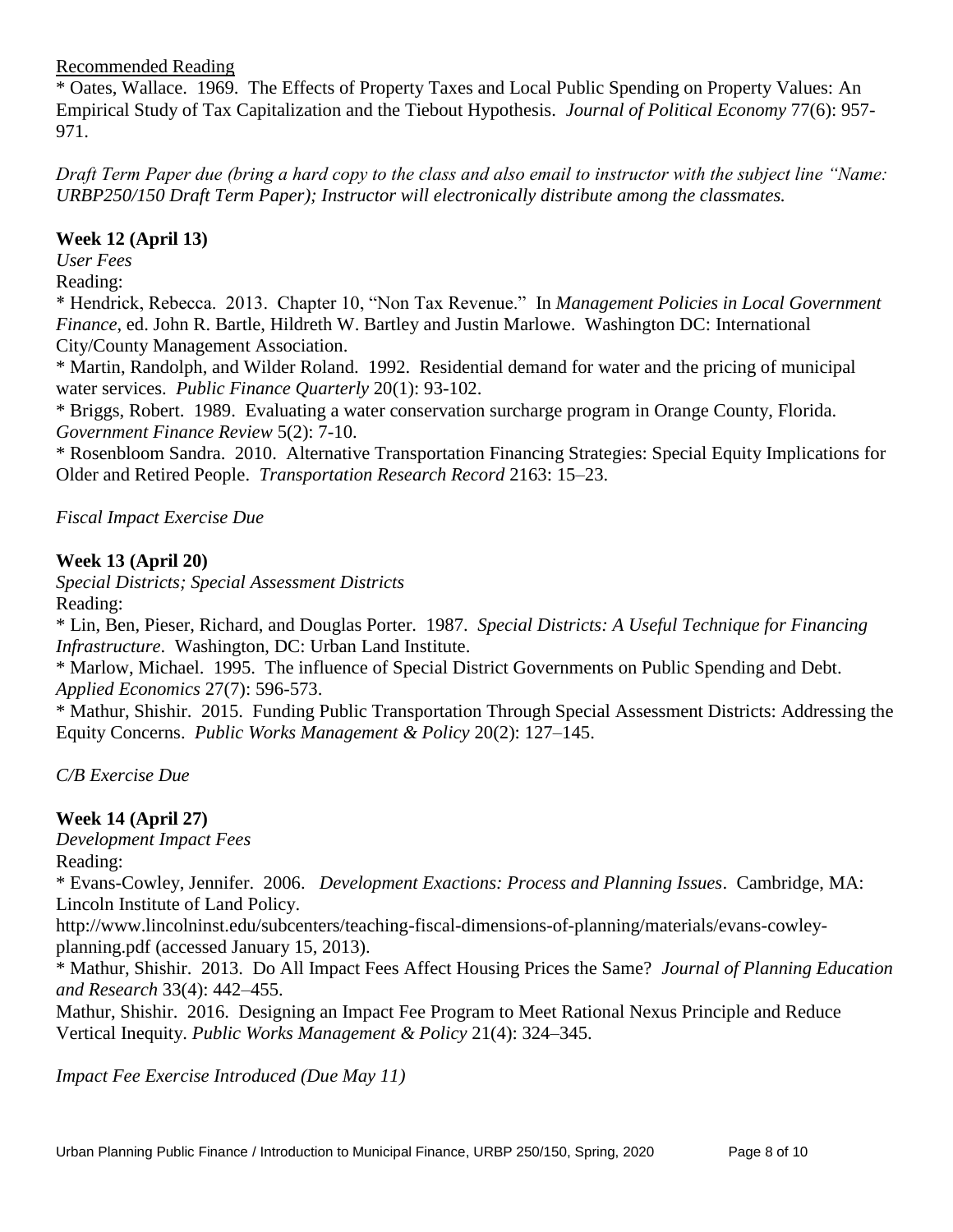*Tax Increment Financing*

Reading:

\* Weber, Rachel, and Laura Goddeeris. 2007. *Tax Increment Financing: Process and Planning Issues*. Cambridge, MA: Lincoln Institute of Land Policy.

Mathur, Shishir. 2017. Use of Tax Increment Financing to Fund Public Transportation: Enabling Environment and Equity Impacts. *Public Works Management and Policy* 22(3): 201–225.

## **Week 15 (May 4)**

*Public Private Partnerships (PPPs); Land Pooling and Reconstitution (LPR)* 

## *PPP*

\* Yescombe, E.R. 2013. Chapter 16, "Public-Private Partnerships." In *Management Policies in Local Government Finance*, ed. John R. Bartle, Hildreth W. Bartley and Justin Marlowe. Washington DC: International City/County Management Association.

\* Siemiatycki, Matti. 2010. Delivering Transportation Infrastructure Through Public-Private Partnerships: Planning Concerns. *Journal of American Planning Association* 76(10): 43-58.

\* Mathur, S. 2017. Public-Private Partnerships for Municipal Water Supply in Developing Countries: Lessons from Karnataka, India, Urban Water Supply Improvement Project. *Cities* 68: 56-62.

## *LPR*

\* Mathur, Shishir. 2013. Self-financing Urbanization: Insights From the Use of Town Planning Schemes in Ahmadabad, India. *Cities* 31: 308–316.

\* Sorensen, Andre. 2002. *Consensus, Persuasion, and Opposition: Land Readjustment Organizing in Japan*. Cambridge, MA: Lincoln Institute of Land Policy.

## **Week 16 (May 11)**

*Presentation of Term Paper* (Guidelines for presentation will be handed out separately in class)

*Final Term Paper due (bring a hard copy to class and also email to instructor with the subject line: "Name: 250/150 Term Paper"). Also submit the graded Draft Term Paper.*

*Impact Fee Exercise Due (email to instructor with the subject line: "Name: Impact Fee Exercise")*

**Class 17 (May 18)—**Final's exam week. Class meets from 7:45 pm to 10 pm *Presentation of Term Paper* (Guidelines for presentation will be handed out separately in class)

## **Plagiarism and Citing Sources Properly**

Plagiarism is the use of someone else's language, images, data, or ideas without proper attribution. It is a very serious offense both in the university and in your professional work. In essence, plagiarism is both theft and lying: you have stolen someone else's ideas, and then lied by implying that they are your own.

> **Plagiarism will lead to grade penalties and a record filed with the Office of Student Conduct and Ethical Development. In severe cases, students may also fail the course or even be expelled from the university.**

**If you are unsure what constitutes plagiarism, it is your responsibility to make sure you clarify the issues before you hand in draft or final work.**